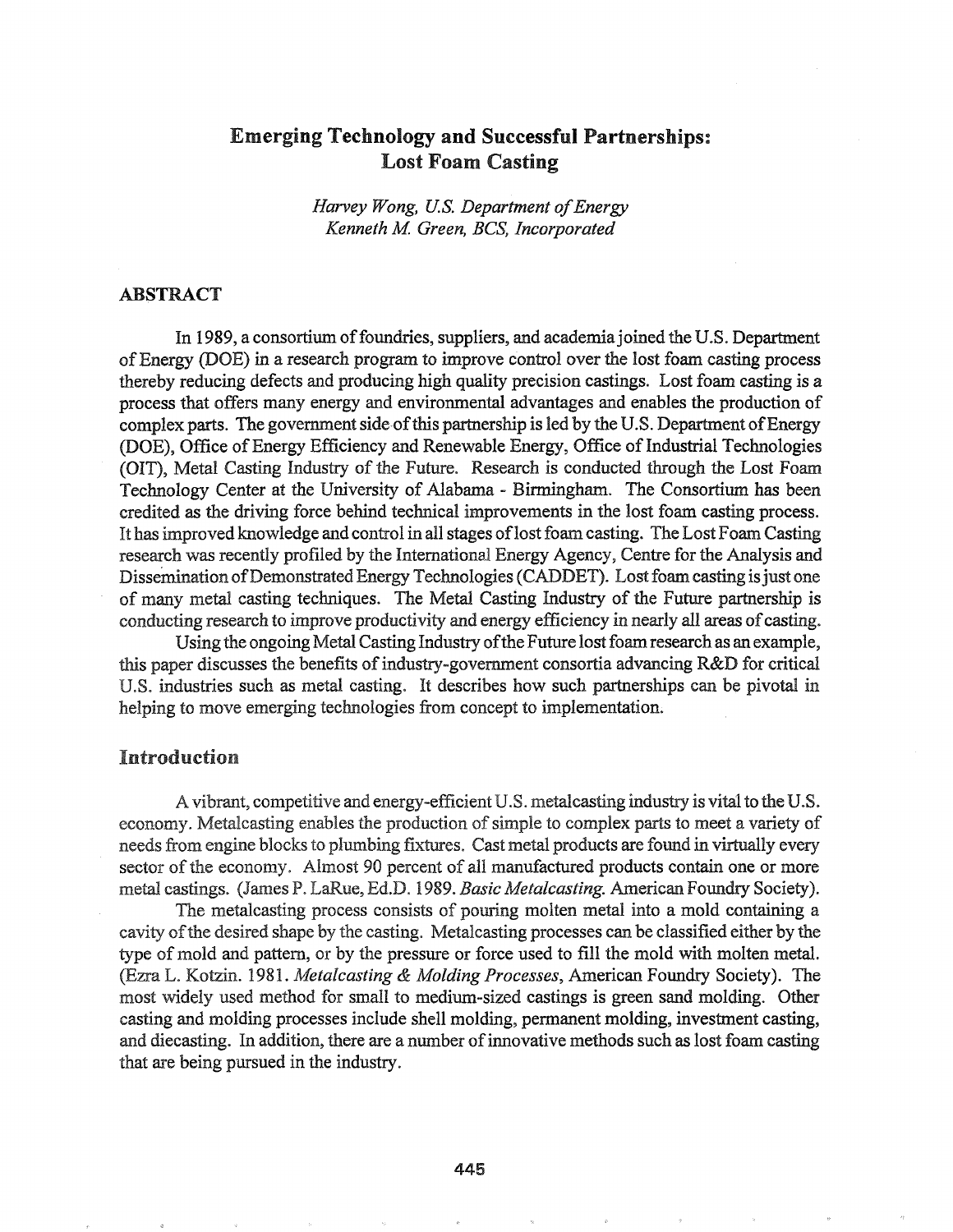#### The Need for a Research Partnership

There are 2,950 metalcasting facilities across the U.S. Eighty percent are small businesses and employ less than 100 people. *(Facts and Figures about the U.S. Foundry Industry.* American Foundry Society). Because of the small business nature of industry, few individual companies in the foundry industry have the financial resources to conduct basic, highrisk research. Moreover, the U.S. metalcasting industry is diverse and utilizes many different molding and casting processes - each with its own unique characteristics and benefits. Major technical societies include the American Foundry Society (AFS), North American Die Casting Association (NADCA), and the Steel Founders' Society of America (SFSA). These technical societies are actively involved in research, training, and outreach to disseminate the latest in casting technology development to the industry.

With the large and diverse array of casting processes combined with limited resources for research and development (R&D) funding, advancing technology to the next level remains challenging. Consortia approach have proven to be a successful method for advancing metal casting processes such as lost foam to the next leveL Using lost foam casting as an example, the remainder ofthis paper discusses how an innovative industry-government partnership, the Metal Casting Industry of the Future, is simultaneously addressing national energy efficiency goals and industry's productivity improvement goals.

## Industry-Government Research Partnerships: Industries of the Future

A recent study by the National Research Council found that the "market will not support an optimal amount ofresearchand development, possibly by awidemargin, without government support. The private sector tends to underfund research and development, and particularly highrisk projects and projects with long-term benefits." There are various models for performing for government research approaches. These include government-led research, consortia, and grants to industry, universities, and other organizations..

The Office of Industrial Technologies (OIT), Industries of the Future (IOF) strategy is a consortia approach fostering partnerships among industry as well as between government and industry. It targets nine economically vital, energy intensive U.S. industries: agriculture, aluminum, chemicals, forest products, glass, metal casting, mining, petroleum, and steel. The Industries of the Future strategy discards fragmented approaches of the past and creates new alliances by emphasizing thoughtful planning and development of strategic roadmaps for research. Partnerships build trust, foster communication and create an avenue for the realization ofnew ideas. OIT acts as a facilitator, responsible for bringing together producers, suppliers, customers, stakeholders, and outside experts. These partnerships foster trust, communication, commitment, diligence, and innovation.

Through its IOF strategy, OIT encourages each of the most energy intensive industries to develop a vision for their future, and roadmaps (or technology pathways) that outline the R&D needed to attain that future. These guiding documents provide the framework for implementing a program of cost-shared, pre-competitive research. This research addresses both industry goals as outlined in the Visions and Roadmaps as well as national energy efficiency goals. Motivation for the IOF strategy includes the need for greater "technology pull" rather than "technology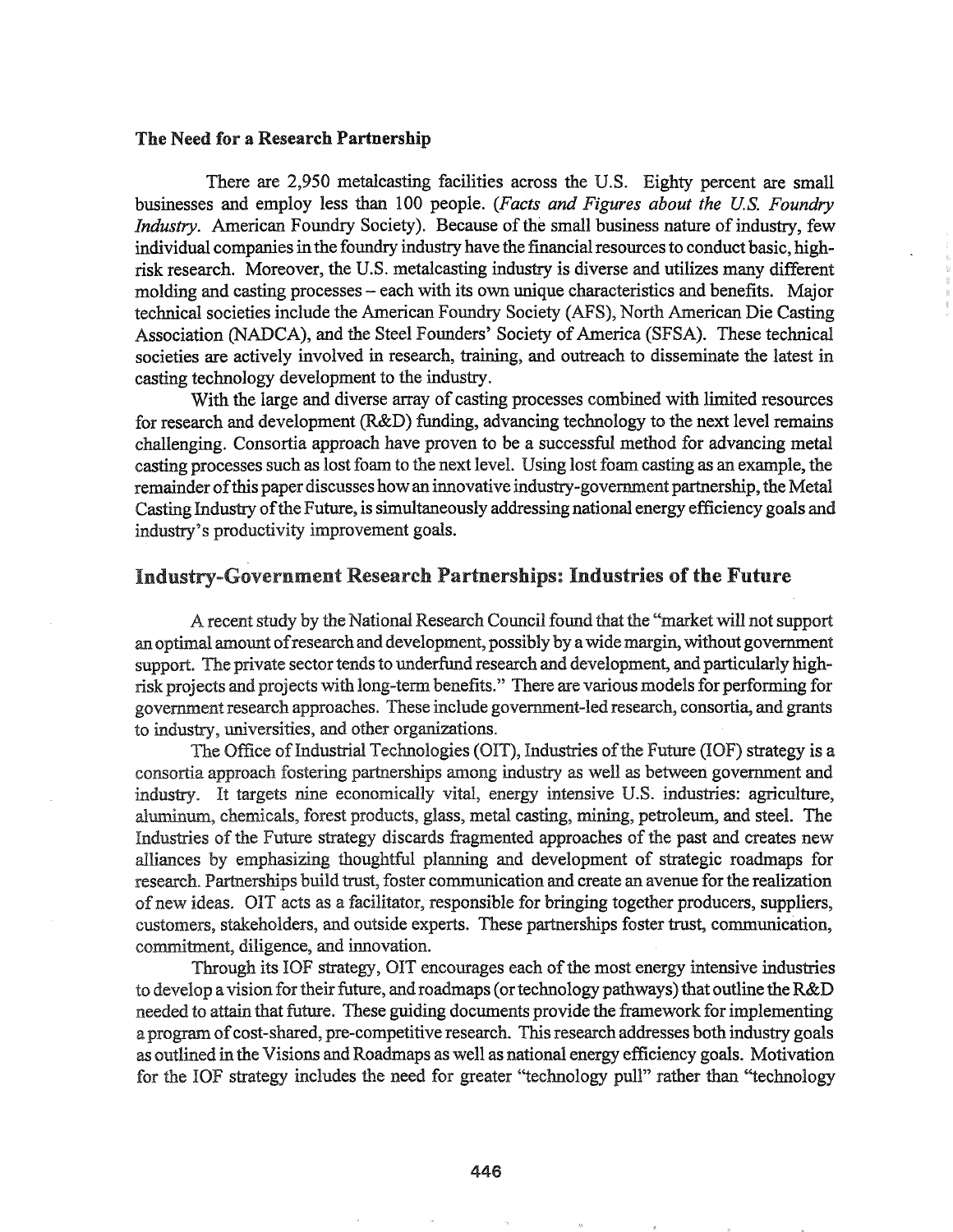push" thus increasing the likelihood that energy efficient technologies will be implemented. In addition, the IOF strategy seeks to increase the industry share of R&D investment.

In 1999, the National Research Council, National Materials Advisory Board published the results of an evaluation that it performed of the IOF research program. This evaluation finds the strategy to be "carefully thought out and efficiently managed". The IOF program was found to be a "success" principally due to the involvement of industry consortia and the development of industry Visions and Roadmaps. It recommended the periodic revisiting of Visions and Roadmaps as well as regular portfolio analyses to keep the partnership dynamic. Another means to evaluate the value of R&D programs is the level at which industry is willing to provide cost share. In the case of the Metal Casting IOF, industry cost share as of 1998 was 54%. For every \$1.00 of federal funding provided, industry put forward \$1.08. (Industrial Technology Assessments: An Evaluation of the Research Program of the Office of Industrial Technologies, National Research Council).

#### **Metal Casting Industry of the Future**

In 1995, the Office of Industrial Technologies joined with the U.S. metal casting industry to form the Metal Casting Industry of the Future partnership for improving energy efficiency and productivity in the industry. This highly successful industry-government partnership is coordinated with industry through the Cast Metals Coalition (CMC). The CMC is comprised of the American Foundry Society, North American Die Casting Association, and the Steel Founders' Society of America. Collectively, this coalition represents the majority of the U.S. metalcasting industry.

Through industry visions and technology roadmaps, industry participants establish technology research priorities, assess the progress of  $R&D$ , and lead the way in applying research

results. Leaders from the U.S. metalcasting industry established a vision for the future in Beyond 2000: A Vision for the American Metalcasting Industry. The Vision outlines specific goals for the industry over the next 20 years. These goals are shown in Figure 1. While Bevond 2000 identifies the broad needs of the industry, the Metal Casting Industry Technology Roadmap outlines the technology milestones needed to achieve the Vision goals.

The Metal Casting Industry of the Future maximizes limited federal resources. Each year, open and competitive solicitations are issued for proposals that address the research needs identified in the Roadmap. All research is cost-shared dollar for dollar between industry and the U.S. Department of Energy. The partnership emphasizes broad industry and academic participation. Metal Casting Industry



Figure 1. Vision Goals for the U.S. **Metalcasting Industry**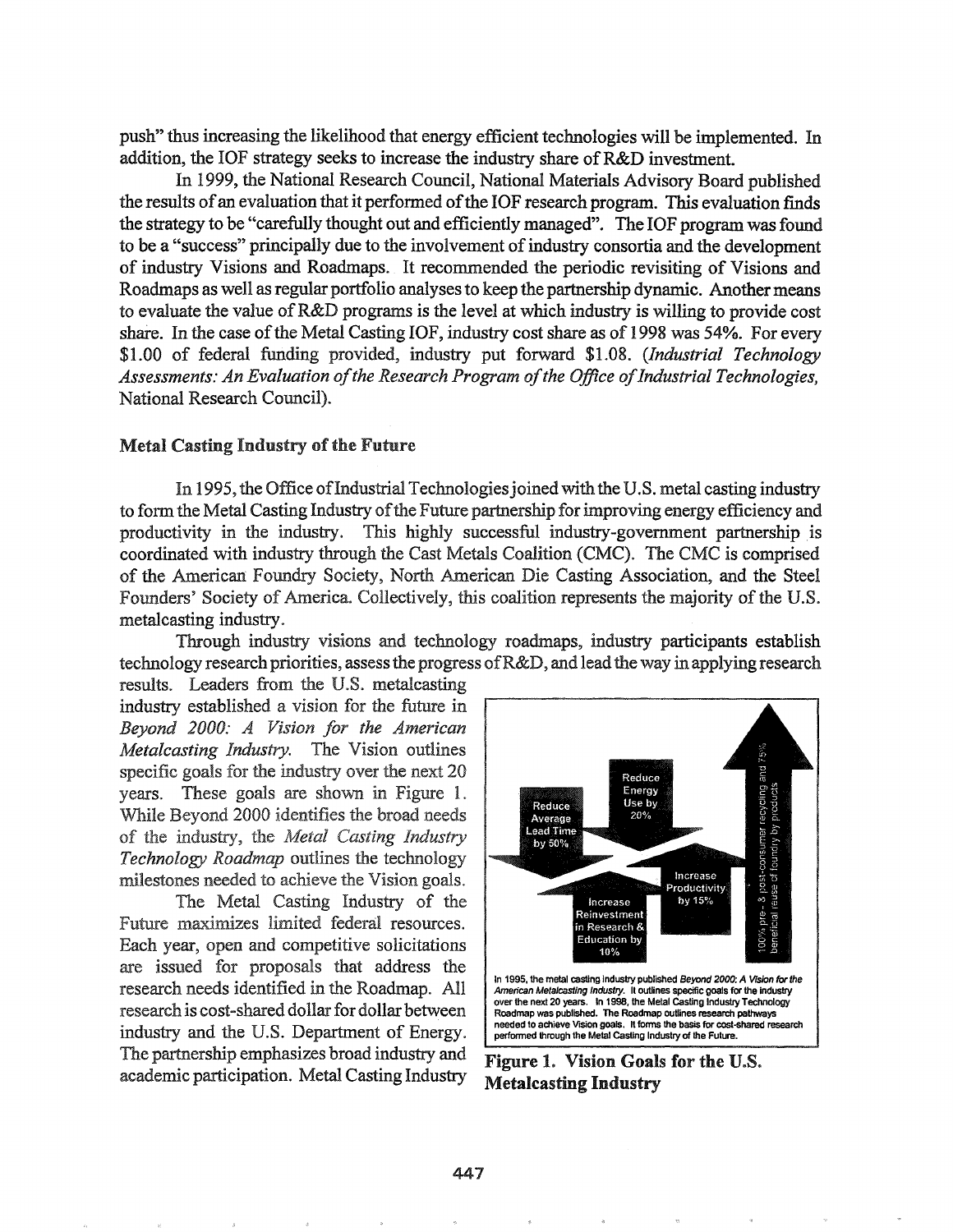

Figure 2. Metal Casting IOF Research Performers and Industry Partners

of the Future partnership currently involves 320 partners from industry and academia in 35 states (See Figure 2).

Energy efficiency and productivity. While Metal Casting Industry ofthe Future research is addressing the industry's process and technology needs for improving. productivity, it is simultaneously addressing U.S. Department of Energy, Office of Industrial Technology goals for improved energy efficiency in industry. The Office of Industrial Technologies has established as one of its goals "a 25 percent improvement in energy efficiency and a 30 percent reduction in emissions for the vision industries by 2010".

The metal casting industry consumes a over 200 TBtu per year. In its Vision, the industry established a goal to improve energy consumption per unit of output by 20%. The research results coming from the Metal Casting Industry of the Future partnership help the U.S. metalcasting industry to improve productivity, increase energy efficiency and to become more competitive in world markets. For example, melting is the most energy intensive phase of the metalcasting process accounting for 55% of process energy costs. Through cost-shared research to develop simulation models as well as process and technology improvements, Metal Casting Industry of the Future research is helping to improve casting yield and reduce scrap, thereby reducing melting requirements. This improves both energy efficiency and productivity. In addition, researchto improve material properties isreducing scrap by minimizing or eliminating defects. This materials research is opening new markets for high-strength, light-weight metal castings of aluminum, iron and steel. By reducing casting thickness, melting requirements are also reduced thereby saving energy.

Although there are many fine research accomplishments that have resulted from the positive partnership between the U.S. Department of Energy and the U.S. metalcasting industry, the remainder of this paper profiles one of those accomplishments - lost foam casting.. It describes this innovative casting technique and its energy efficiency and productivity benefits. It also discusses the pivotal role that the consortia approach involving the Metal Casting Industry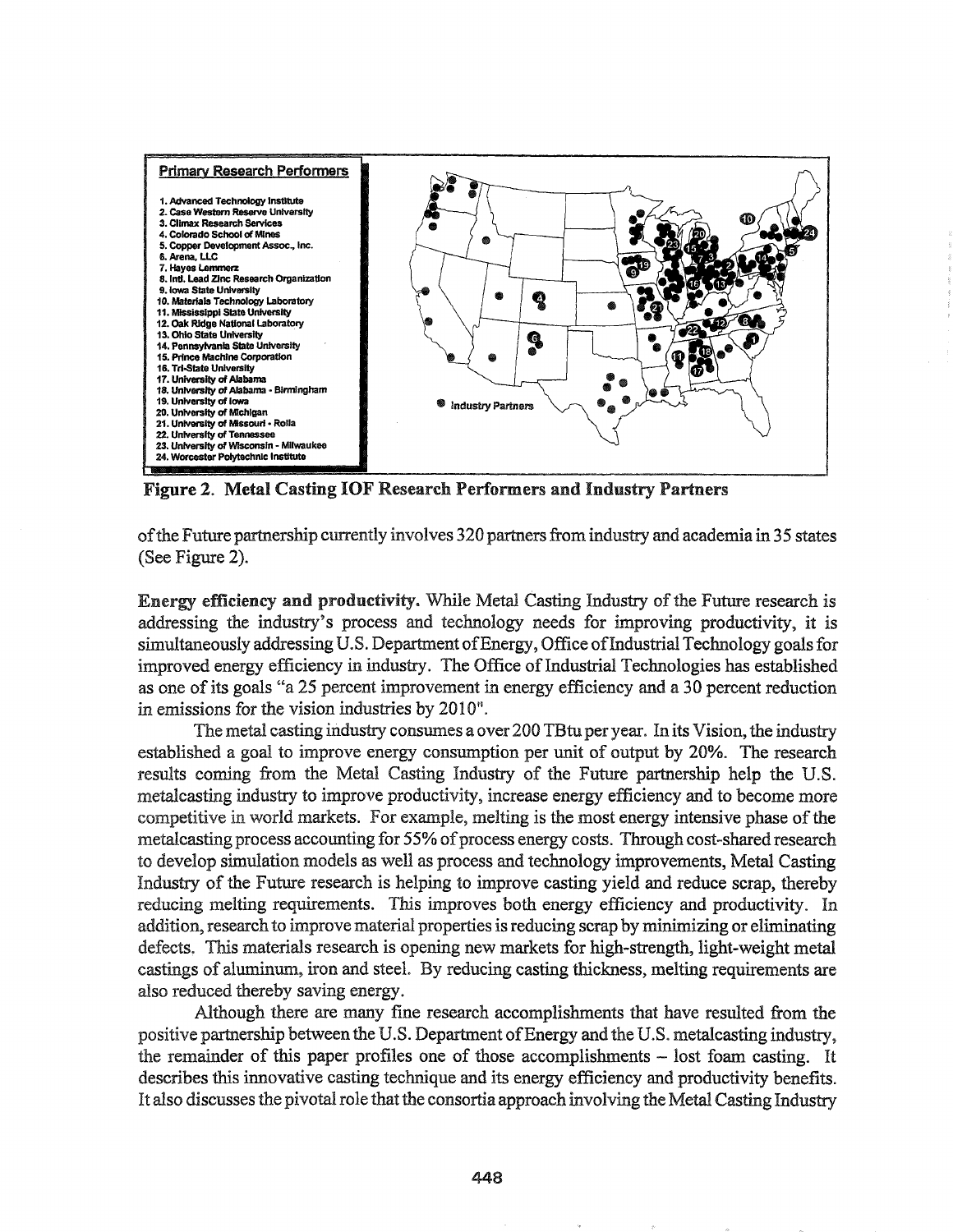of the Future partnership is playing in moving this emerging technology from concept to implementation.

# Lost Foam Casting: Achieving Energy Efficiency and Productivity through Partnership

There are several innovative and emerging metalcasting processes. One of these is lost foam casting. The lost foam casting process (also known as Expendable Pattern Casting) was first introduced in 1958. Yet, because of a need for improved understanding and control over the process, there was virtually no growth in the use of the process until the 1990s.

The lost foam process allows highly complex structures to be cast in one piece, reducing machining and assembly operations. In the lost foam casting process, expandable polystyrene patterns are surrounded by unbonded sand. Metal poured into the mold vaporizes and replaces the foam pattern, producing a casting identical to the original pattern. There are a number of benefits to lost foam casting. No binders or additives are required in the conditioning sand, the sand is reusable after cooling, and flasks are simpler and less expensive. Shakeout becomes "pour out", eliminating the need for capital intensive, heavy, shakeout equipment. In addition, yield is higher and the process is cleaner. Thin wall castings (as thin as  $0.120$  inch) are easier to produce, and complex, close-tolerance castings can be produced economically (James P. LaRue, Ed.D. 1989. *Basic Metalcasting.* American Foundry Society).

There are substantial energy and productivity benefits to the lost foam process. By allowing highly complex structures to be cast in one piece, machining and assembly operations are reduced or eliminated. This saves both energy and non-energy costs in the casting facility. In addition, because yield is higher and core-making is eliminated, less molten metal needs to be melted, resulting in substantial energy savings.

In spite of its benefits, the lost foam process has not been widely used in the U.S. metalcasting industry. There has been a lack of effective process control measures that are critical to the success of the lost foam process. These include the need to ensure dimensional accuracy of lost foam patterns, controlling the pour rate, methods to reduce or eliminate pattern distortion, and others. The lack of technical information and effective control measures over the lost foam process has hindered its acceptance by the industry.

One of the keys to recent successes in lost foam casting research is the successful industry-government partnership formed between the lost foam casting industry and the U.S. Department of Energy. In 1989, the American Foundry Society established the Lost Foam. Casting Consortium to develop a better understanding of the lost foam casting process. The Department of Energy joined the Consortium that year.<sup>1</sup>

The consortium includes 29 members from industry including casting producers, foundry suppliers, end-users and the American Foundry Society. It brings together champions from industry and academia to help foster the partnership as it works towards its goal of advancing lost foam. Research is performed at the Lost Foam Technology Center at the University of Alabama at Birmingham with involvement by the University of Missouri - Rolla. This partnership is a

 $1$  DOE involvement in the Lost Foam Casting Consortium is through the Metal Casting Research Program. Since 1995, this program has lead DOE's involvement in the Metal Casting Industry of the Future.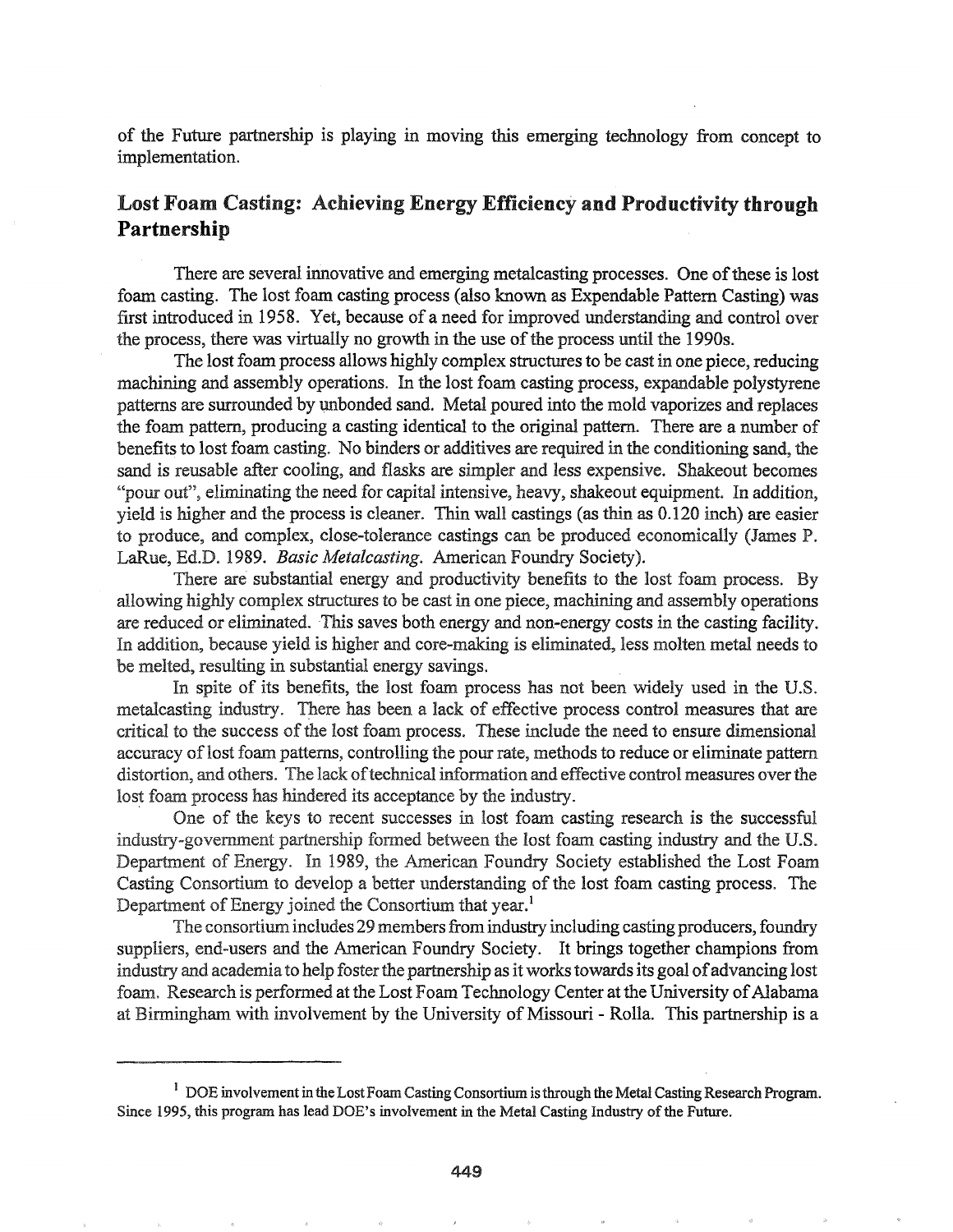natural for the Metal Casting Industry of the Future in that it is tackling pre-competitive, costshared research to improve both productivity and energy efficiency in industry.

The Lost Foam Casting Consortium with DOE involvement is credited as the driving force behind technical improvements in the process. "In large part, greater understanding about lost foam production has been obtained as a results of a consortium of ... foundries, suppliers, and academia that have been working with the U.S. Department of Energy." (Michael J. Lessiter, ed. "Total Product Optimization viaLost Foam Casting". *EngineeredCastingSolutions.* Winter 1999). Some of the major accomplishments include:

- Identifying a number of process control improvements
- Demonstrating energy efficiency improvements of as much as 27 percent over alternative casting methods
- Substantially increasing market opportunities for lost foam
- Training students through DOE/Industry-funded research are now entering the lost foam casting industry, and helping to address the industry's need for a new generation of skilled professionals.

The success ofthis ongoing research was recently profiled by the International Energy Agency, Centre for the Analysis and Dissemination of Demonstrated Energy Technologies (CADDET). The partnership between the Department of Energy and industry, as represented by the Consortium, illustrates the many benefits possible through industry-government partnerships. The following briefly discusses some of the successes that have resulted from this partnership.

#### Process Control Improvements

This research partnership is improving the ability of industry to successfully implement the lost foam casting process. This lost' foam research has removed a number of technical barriers, that were impeding commercialization. Examples of some of the barriers include a lack of control over pattern dimensions, pattern distortion, lack of control in achieving appropriate vibrational amplitude and direction of sand, a lack of understanding of the conditions surrounding sand flow and fill in the pattern cavity. Some specific technology and processes/improvements as a result of this research include:

- A single stage air gauging system was developed followed by a 30-channel commercial air gauge for rapid determination of pattern dimensions.
- Instruments and transducers were developed for measuring vibrational frequencies and ø amplitudes on compactor tables, on flasks, and in sand. Sand vibrational amplitude and direction is important in achieving efficient compaction.
- A distortion gauge was developed to determine when and under what conditions pattern distortion occurs during compaction.
- A fill gauge was developed that can be put in a pattern cavity to determine the conditions that cause sand to flow and fill.
- Two types of compaction gauges were developed to measure sand density in cavities during pattern compaction.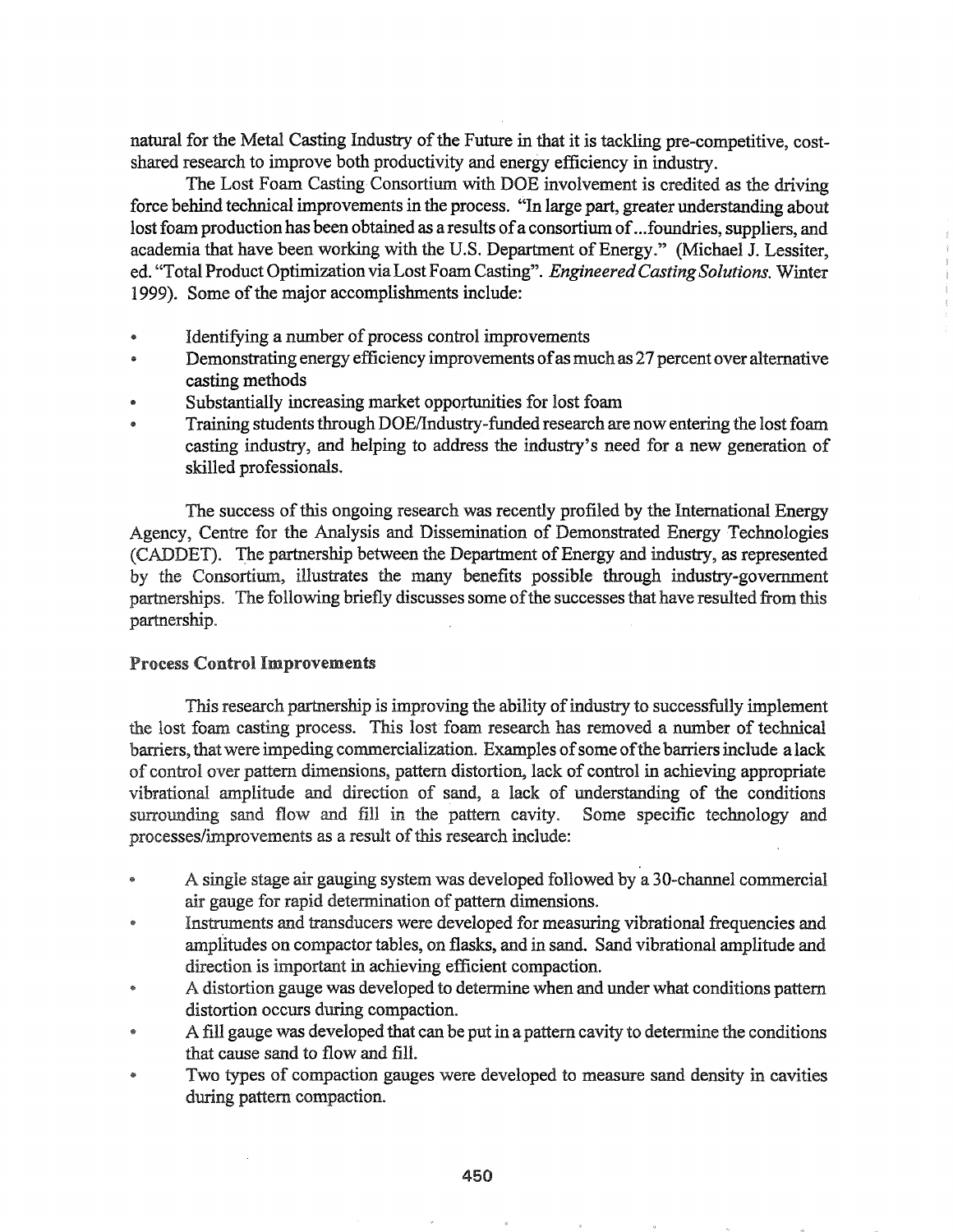A procedure was developed to measure the liquid absorption characteristics of liquid pattern pyrolysis into castings.

These developments have made it possible for many U.S. metalcasting companies to consider and adopt lost foam casting where before it was not feasible.

#### Market Growth for the Lost Foam Casting Process

The need for new foundry technology to combat foreign competition and produce quality castings and assembled components is evident in today's international economy. The lost foam casting process is capable of producing high value parts through improved energy efficiency, reduced materials consumption, and improved dimensional accuracy. A review of basic trends in the use of lost foam casting indicate that DOE's role has been quite important. As stated, there was virtually no growth in the use of lost foam from the time it was introduced to 1989. In 1989, the partnership between DOE and the Lost Foam Casting Consortium was formed and since that time the market potential for the lost foam casting process has improved dramatically.

In 1997, the Consortium and the American Foundry Society conducted a survey of lost foam casting markets (1997 Market Survey for Lost Foam Foundries. 1997. Lost Foam Casting Consortium and the American Foundry Society). According to this study, an estimated 40,000 tons of lost foam aluminum castings were produced in 1994. This increased 25 percent to 50,000 tons in 1997. This is expected to increase another 64 percent to 82,000 tons by the year 2000 $$ resulting in an estimated rate of increase of 105 percent over the six year period. Even faster growth is expected for lost foam iron castings, increasing 100 percent between 1994 and 1997 from  $20,000$  tons to  $40,000$  tons, and then more than doubling to an estimated  $85,000$  tons in the year 2000. This brings a total increase of 325 percent for lost foam iron castings over the six year period.

#### **Energy Efficiency Improvements**

The success of the lost foam research illustrates that improvements in productivity can go hand-in-hand with improvements in energy efficiency. Table 1 compares energy, productivity, and material costs of the Lost Foam Casting Process compared to conventional sand casting costs (Charles Bates. "Economic Evaluation, Energy Efficiency, and Environmental Impact of Lost Foam." 1999. University of Alabama - Birmingham). A comparison of energy usage for both lost foam casting and conventional green sand casting conducted by the University of Alabama - Birmingham, shows that lost foam casting results in energy savings of around 27 percent. Some 30 percent less metal has to be melted because scrap is reduced by that amount. Lost foam casting also eliminates the need for internal cores, which account for around 8 percent of the energy used in conventional casting. The energy needed for post-casting and machining is also greatly reduced.

*Core Making.* Castings can be produced with no cores or having over 90% of the internal volume formed by cores. Approximately 50 percent of the labor hours involved in preparing a mold lies in core production. Also, approximately 8 percent of the energy consumed in a foundry is associated with making and drying cores. Lost Foam Casting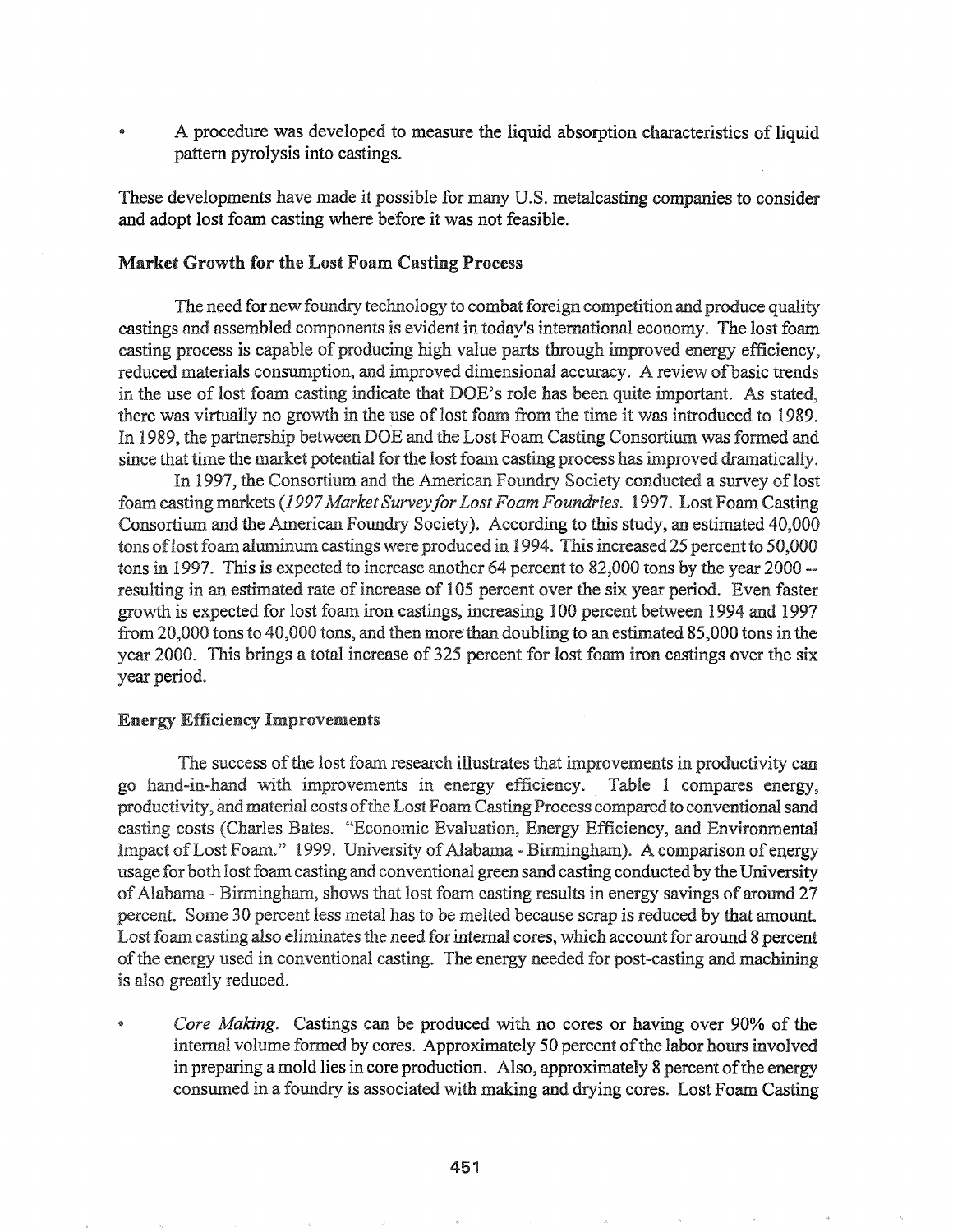Process almost completely eliminates the need for cores, which can result in reduced production cost.

- *Melting.* Yields of 80-90 percent are common for castings made with the lost foam  $\bullet$ castings process compared to green sand foundry yields of 50-60 percent. (Yield is calculated as the ratio of the weight of the castings produced divided by the total weight of metal poured and expressed as a percentage.) Reduced riser sizes, which can be achieved with high mold density and stability, is the principal cause for the higher yield. Energy savings are realized if 30 percent less metal has to be melted and poured to produce the same number of castings.
	- *• Molding and Shakeout.* Molding requires approximately 2 percent less energy in lost foam casting because mulling is eliminated and the sand is free flowing and easier to handle. However, the differences are relatively small because the entire flask and its contents are vibrated to achieve compaction. Shakeout of lost foam casting molds is easier because the flasks can simply be dumped to remove the castings from the sand.
	- <sup>e</sup> *Heat Treatment.* Some castings require heat treatment to achieve the desired hardness and microstructure. The energy required to reheat a green sand casting for heat treatment is substantial because the castings are normally cooled and cleaned prior to heat treatment. Lost foam castings can be removed from the unbonded sand and placed in an insulated container. This container derives almost all the heat required for annealing from the castings themselves.
- *Post-Casting Cleaning.* Reducing the number and volume of risers, minimizes riser  $\bullet$ removal time. The sand in the Lost Foam Process is not bonded, shakeout is done by simply dumping the castings and sand from the flask. Grinding on parting lines and finned areas is eliminated.
- *Machining/Machinability.* The energy consumed in machining is reduced by achieving close casting tolerances, consistent casting harnesses, and improved surface finishes.. Additionally, without parting line fins and burrs, lost foam castings avoid creating chilled edges and supercooled graphite in gray iron in thin sections. Fin elimination reduces cleaning room costs..

An analysis of the entire process indicates a total energy savings of about 27 percent coupled with a 46 percent improvement in labor productivity and the use of about 7 percent by weight fewer materials in lost foam casting compared to green sand or resin bonded sand molding. Production cost reductions of 20-25 percent are possible on reasonably simple cored items and 45-50 percent production cost reductions may be realized on complex castings.

#### **Impact of Metal Casting IOF**

A recent analysis performed for the National Academy of Sciences and using the results of a Lost Foam Market survey by the American Foundry Society indicate that the involvement of DOE has been significant. Over the period 1994 through 2005, the cumulative estimated tonnage of castings projected to be offset by lost foam is 9.4 million tons. This will displace an estimated 3 trillion Btu. Anecdotally, these projections are coming to fruition. Several largescale casting facilities are being retrofitted for lost foam and new greenfield lost foam production facilities are planned. Companies developing these facilities include Teksid, General Motors,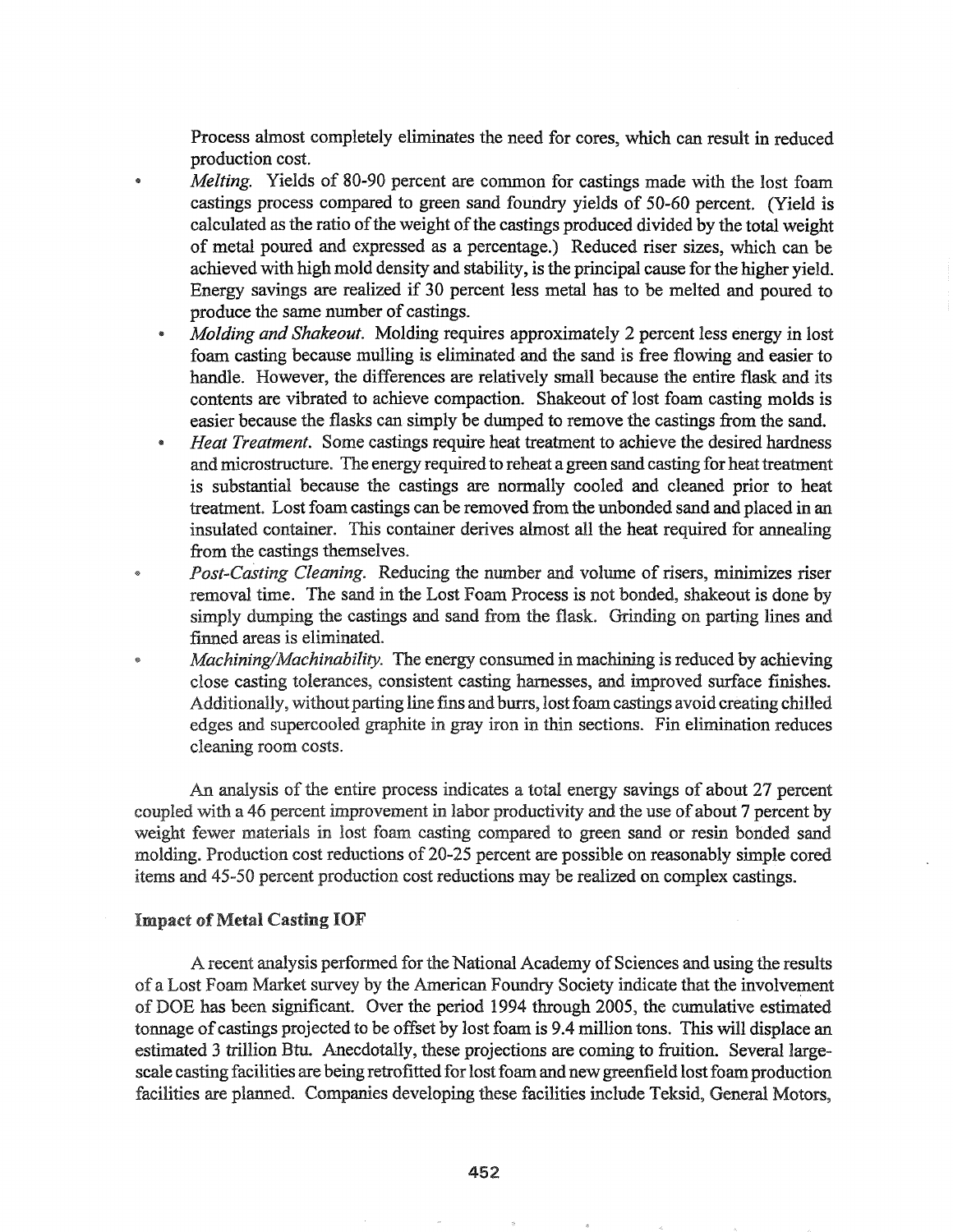and Mercury Marine. Prior to DOE involvement, there was virtually no growth in lost foam castings. Without DOE involvement, market penetration of lost foam casting process would be expected to be delayed by five years. The result is that over the period 1994 to 2005, the cumulative estimated tonnage of castings offset by lost foam would be 1.9 million tons. The estimated cumulative energy displaced would be 0.6 trillion Btu.

| Table 1. Energy, Productivity & Materials Usage Comparisons |                     |                          |  |
|-------------------------------------------------------------|---------------------|--------------------------|--|
| <b>Process Energy Costs</b>                                 |                     |                          |  |
|                                                             | Sand Casting        | <b>Lost Foam Casting</b> |  |
| <b>Core Making</b>                                          | 8%                  |                          |  |
| <b>Mold Making</b>                                          | 12%                 | 10%                      |  |
| Melting                                                     | 55%                 | 50%                      |  |
| <b>Heat Treat</b>                                           | 6%                  | 3%                       |  |
| Post Cast                                                   | 7%                  | 3%                       |  |
| Others                                                      | 12%                 | 7%                       |  |
| Productivity                                                |                     |                          |  |
| Productivity                                                | <b>Sand Casting</b> | <b>Lost Foam Casting</b> |  |
| <b>Core Making</b>                                          | 20%                 |                          |  |
| Mold Making                                                 | 15%                 | 30%                      |  |
| Melting                                                     | 12%                 | 12%                      |  |
| <b>Heat Treat</b>                                           | 6%                  | 6%                       |  |
| Post Cast                                                   | 30%                 | 6%                       |  |
| Others                                                      | 17%                 |                          |  |
| <b>Materials Cost</b>                                       |                     |                          |  |
|                                                             | <b>Sand Casting</b> | <b>Lost Foam Casting</b> |  |
| Molding                                                     | 21%                 | 15%                      |  |
| Melting                                                     | 67%                 | 65%                      |  |
| Others                                                      | 12%                 | 13%                      |  |

| <b>Summary of Savings</b> |     |  |  |
|---------------------------|-----|--|--|
| <b>Energy Savings</b>     | 27% |  |  |
| Productivity Increase     | 46% |  |  |
| Material Reduction        | 7%  |  |  |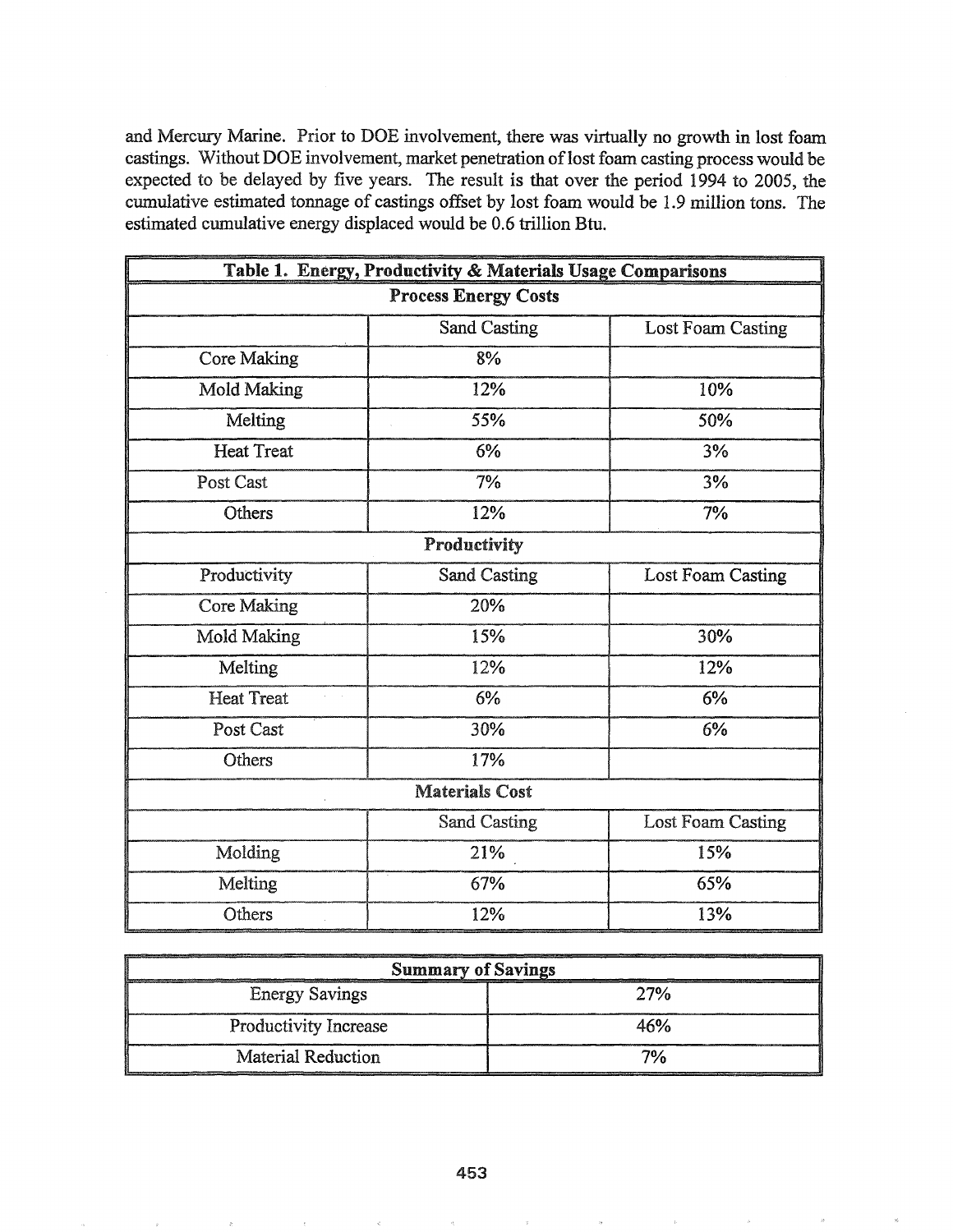## Training Future Scientists and Engineers

One of the top concerns voiced by the leaders in the U.S. metalcasting industry and other base industries in the U.S. is the lack of students pursuing careers in those industries. The future of the u.s. metalcasting industry depends upon <sup>a</sup> sufficient and well-trained work force. <sup>A</sup> fundamental aspect of the DOE/OIT Metal Casting Industry of the Future is its emphasis on University-based research. The Metal Casting IOF partnership is introducing literally hundreds of students to the U.S. metalcasting industry. In an small business industry such as metalcasting, this is a vital contribution.

Research and development funding at the undergraduate and graduate level help ensure that a supply of well trained scientists and engineers will be available in the future. Metal Casting Industry of the Future research is providing hands-on training and experience to the future scientists and engineers of U.S. industry.. It is enabling students to develop first-hand experience in the latest processes and technologies available to the U.S. metalcasting industry. In addition, it is instilling in them the fundamental relationship between process and technology improvements, energy efficiency, industrial productivity, and competitiveness.. This is critical to the future success of the U.S. metalcasting industry.

Over the program's history, nearly nine out of ten research projects have involved universities as the lead performing organizations.. Although no complete survey of student involvement has ever been performed, data collected from several of the program's current university partners shows that 200 students have participated in recent Metal Casting Industry of the Future research. They have gone on to receive B.S. and M.S. degrees as well as Ph.D.'s. The vast majority have entered careers in the U.S. metalcasting industry. Although complete data are not available, approximately 85 percent are currently working for U.S. metal casters, suppliers, or end-users. Several others have gone on to careers in education, teaching future engineers and scientists in metalcasting. In recent years, nearly 20 students have participated in lost foam casting research and gone on to graduate with B.S. and M.S. degrees as well as Ph.D.'s. Moreover, a new crop of students is currently involved in lost foam casting research. These students are entering the U.S. metalcasting industry and applying the results of the lost foam process control and technology improvements that they have learned while participating in Metal Casting Industry of the Future research. They are one of the best methods for technology transfer and are vital to the future of the U.S. metalcasting industry.

These students are one of the best vehicles for technology transfer. Using the training have received, these students are applying the latest in technology and process improvements directly in the U.S. metalcasting industry. Educated in measures that both save energy and improve productivity, they are contributing to the future competitiveness of the U.S. metalcasting industry.. The program has recently begun an effort to form a network of Metal Casting Industry of the Future alumni. This will be a network of students from universities across the country who have participated in Metal Casting Industry of the Future research.

### Summary

With the threat of eroding research budgets in today's intensely competitive business environment, consortia models of industry-government research, such as the Industries of the Future strategy, are demonstrating that they can have a significant impact. They facilitate much